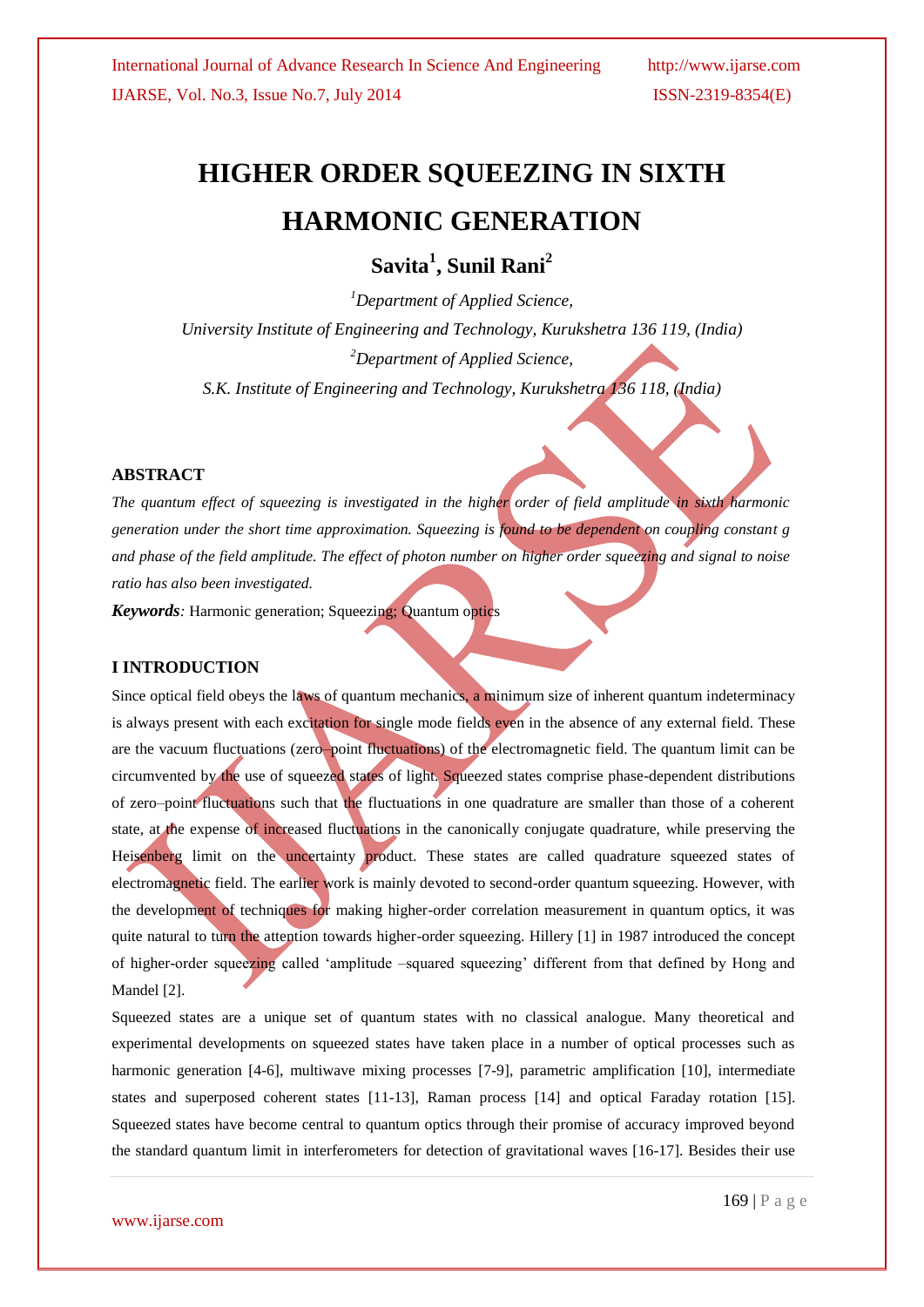in ultra-precise measurements, squeezed states are also gaining relevance in quantum information science. They have been used to construct entangled states of lights to demonstrate quantum teleportation [18], quantum computation [19], optical storage [20], dense coding [21].

As the number of applications hitting the limit to their sensitivity set by quantum noise grows and as more squeezing becomes possible, the breadth of potential of squeezed states can only continue to expand higherorder squeezing. In the present work we have reported that the generation of higher order squeezed state is possible by using sixth harmonic generation.

## **II DEFINITION OF SQUEEZING AND HIGHER ORDER SQUEEZING**

Squeezed states of an electromagnetic field are the states with reduced noise below the vacuum limit in one of the canonical conjugate quadrature. Normal squeezing is defined in terms of the operators<br>  $X_1 = \frac{1}{2}(A + A^{\dagger})$  and  $X_2 = \frac{1}{2}(A - A^{\dagger})$ 

$$
X_1 = \frac{1}{2} (A + A^{\dagger}) \quad \text{and} \quad X_2 = \frac{1}{2i} (A - A^{\dagger})
$$

Where  $X_1$  and  $X_2$  are the real and imaginary parts of the field amplitude, respectively. A and  $A^{\dagger}$  are

slowly varying operators defined by  $A = ae^{i\omega t}$  and  $A^{\dagger} = a^{\dagger}e^{-i\omega t}$ The operators  $X_1$  and  $X_2$  obey the commutation relation

$$
\left[X_1, X_2\right] = \frac{i}{2}
$$

Which leads to uncertainty relation ( $\hbar$ =1)

$$
\Delta X_1 \Delta X_2 \ge \frac{1}{4}
$$

A quantum state is squeezed in  $X_i$  variable if

$$
\Delta X_i < \frac{1}{2} \quad \text{for } i = 1 \text{ or } 2
$$

## **III SQUEEZING OF FUNDAMENTAL MODE IN SIXTH HARMONIC GENERATION**

Sixth harmonic generation model has been adopted from the works of Zhou yong et al. [22] and G.Wang and X. Wang et al. [23] is shown in figure 1. In this model, the interaction is looked upon as a process which involves the absorption of six photons, each having a frequency  $\omega_1$  going from state  $|1\rangle$  to state  $|2\rangle$  and emission of one photon of frequency  $\omega_2$  where  $\omega_2 = 6\omega_1$ .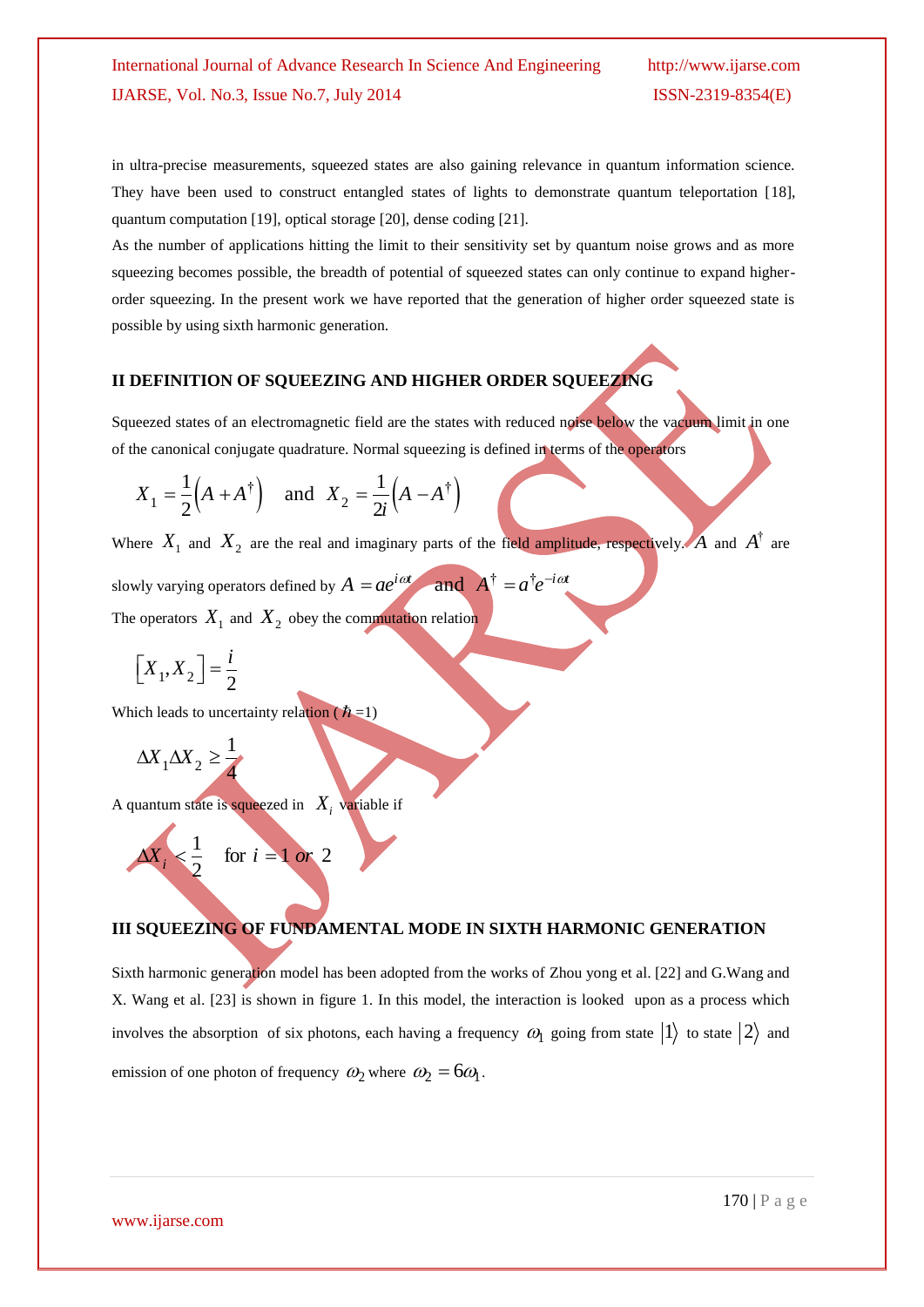

$$
A(t) = A - 6igtA†5B + 3g2t2 [30(A†4A5 + 10†3A4 + 40A†2A3+ 60A†2A2 + 24A)B†B - A†5A6 ]
$$
\n(5)

For squeezing of field amplitude in fundamental mode  $A$ , the real quadrature component is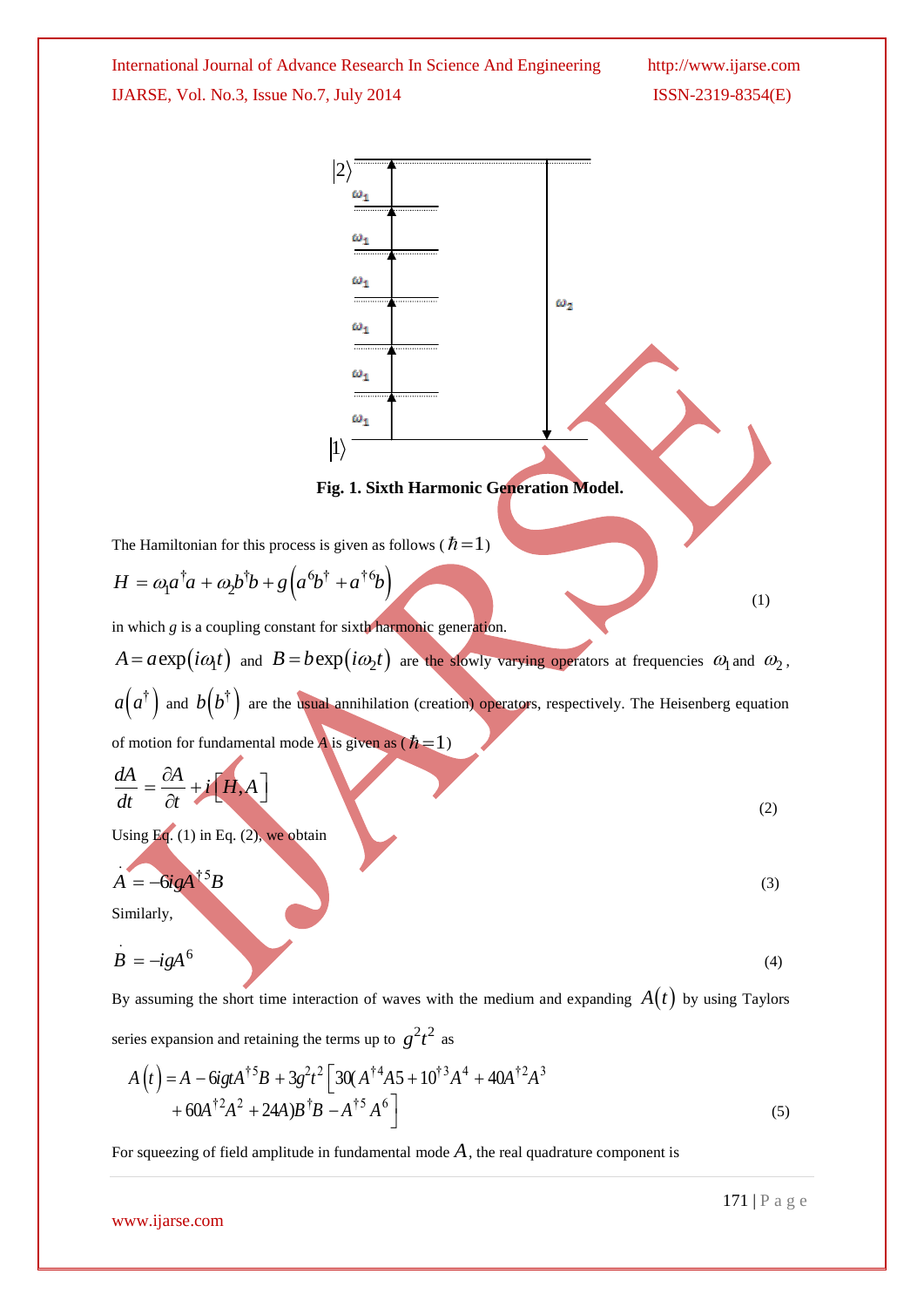$$
X_{1A} = \frac{1}{2} \Big[ A(t) + A^{\dagger}(t) \Big]
$$
 (6)

Initially, we consider the quantum state of the field amplitude as a product of coherent state for the fundamental mode *A* and the vacuum state for the harmonic mode *B* i.e.

$$
|\psi\rangle = |\alpha\rangle|0\rangle \tag{7}
$$

$$
X_{1A} = \frac{1}{2} [A(t) + A^{\dagger}(t)]
$$
\nInitially, we consider the quantum state of the field amplitude as a product of coherent state for the  
\nfundamental mode A and the vacuum state for the harmonic mode B i.e.

\n
$$
|\psi\rangle = |\alpha\rangle|0\rangle
$$
\nUsing Eqs.(5) and (7), number of photons in mode A may be expressed as

\n
$$
N_{1A}(t) = A^{\dagger}(t) A(t)
$$
\n
$$
= A^{\dagger}A - G g t (A^{\dagger}B - A^6B^{\dagger}) - G g^2 t^2 A^{\dagger}A^6
$$
\n
$$
N_{1A}^2(t) = N_{1A}^1(t) N_{1A}(t)
$$
\n
$$
= A^{\dagger}A^2 + A^{\dagger}A - G g^2 t^2 (2A^{\dagger}7A^7 + 6A^{\dagger}6A^6)
$$
\nUsing Eqs.(5) and (7) the fourth-order amplitude of the fundamental mode is expressed as

\n
$$
A^4(t) = A^4 - G g t (4A^{\dagger}5A^3 + 30A^{\dagger}A^2 + 80A^{\dagger}3A + 20A^{\dagger}A^4 + 30A^{\dagger}A^3 + 30A^{\dagger}A^2 + 30A^{\dagger}A^4 + 30A^{\dagger}A^3 + 60A^{\dagger}A^3)
$$
\nUsing Eqs.(5) and (7) the fourth-order amplitude of the fundamental mode is given as

\n
$$
A^4(t) = A^4 + G g t (4A^{\dagger}3A^3 + 30A^{\dagger}A^4 + 80A^{\dagger}3A^7 + 60A^{\dagger}A^3) + 60A^{\dagger}A^3 + 60A^{\dagger}A^3 + 60A^{\dagger}A^3 + 60A^{\dagger}A^3)
$$
\nFor fourth order sequence, the equation for the formula 
$$
A^4(t) = A^4 + G g t (4A^{\dagger}3A^5 + 30A^{\dagger}A^4 + 80A^{\dagger}3A^7 + 60A^{\dagger}A^3) + 60A^{\dagger}A^3 + 60A^2A^3
$$
\nFor fourth order sequence, the system is in fundamental mode is given as

\n<math display="block</math>

and

and  
\n
$$
N_{1A}^{3}(t) = N_{1A}^{2}(t)N_{1A}(t)
$$
\n
$$
= A^{\dagger 3}A^{3} + 3A^{\dagger 2}A^{2} + A^{\dagger}A - 6g^{2}t^{2} \left(3A^{\dagger 8}A^{8} + 27A^{\dagger 7}A^{7} + 36A^{\dagger 6}A^{6}\right)
$$
\n(10)

Using Eqs.(5) and (7) the fourth-order amplitude of the fundamental mode is expressed as

Using Eqs.(5) and (7) the fourth-order amplitude of the fundamental mode is expressed as  
\n
$$
A^4(t) = A^4 - 6igt \left(4A^{\dagger 5}A^3 + 30A^{\dagger 4}A^2 + 80A^{\dagger 3}A + 60A^{\dagger 2}B - 3g^2t^2 - \left(4A^{\dagger 5}A^9 + 30A^{\dagger 4}A^8 + 80A^{\dagger 3}A^7 + 60A^{\dagger 2}A^6\right)
$$
\n(11)  
\n
$$
A^{\dagger 4}(t) = A^{\dagger 4} + 6igt \left(4A^{\dagger 3}A^5 + 30A^{\dagger 2}A^4 + 80A^{\dagger}A^3 + 60A^2\right)B^{\dagger} - 3g^2t^2
$$

$$
A^{\dagger 4}(t) = A^{\dagger 4} + 6igt \left( 4A^{\dagger 3}A^{5} + 30A^{\dagger 2}A^{4} + 80A^{\dagger}A^{3} + 60A^{2} \right)B^{\dagger} - 3g^{2}t^{2}
$$
  
\n
$$
\left( 4A^{\dagger 9}A^{5} + 30A^{\dagger 8}A^{4} + 80A^{\dagger 7}A^{3} + 60A^{\dagger 6}A^{2} \right)
$$
\n(12)

For fourth order squeezing, the real quadrature component in fundamental mode is given as

$$
F_{1A}\left(t\right) = \frac{1}{2}\left[A^4\left(t\right) + A^{\dagger 4}\left(t\right)\right] \tag{13}
$$

Using Eqs.(7) and (11) in Eq. (13), we get the expectation value as

Using Eqs. (7) and (11) in Eq. (13), we get the expectation value as  
\n
$$
\langle \psi | F_{1A} (t) | \psi \rangle^2 = \frac{1}{4} \Big[ \alpha^8 + \alpha^{*8} + 2 | \alpha |^8 - 6g^2 t^2 \Big\{ (4 | \alpha |^{10} + 30 | \alpha |^8 + 80 | \alpha |^6 + 160 | \alpha |^{12} + 60 | \alpha |^4 + 120 | \alpha |^{12} \Big\} \Big]
$$
\n(14)

and

$$
\langle \psi | F_{1A}^{2}(t) | \psi \rangle = \frac{1}{4} \Big[ \alpha^{8} + \alpha^{*8} + 2 \Big| \alpha \Big|^{8} + 16 \Big| \alpha \Big|^{6} + 72 \Big| \alpha \Big|^{4} + 96 \Big| \alpha \Big|^{2} + 24
$$
  
\n
$$
-6g^{2}t^{2} \Big\{ (4 \Big| \alpha \Big|^{10} + 70 \Big| \alpha \Big|^{8} + 560 \Big| \alpha \Big|^{6} + 2100 \Big| \alpha \Big|^{4} + 3360 \Big| \alpha \Big|^{2}
$$
  
\n
$$
+ 1680)(\alpha^{8} + \alpha^{*8}) + 8 \Big| \alpha \Big|^{18} + 108 \Big| \alpha \Big|^{16} + 544 \Big| \alpha \Big|^{14} + 896 \Big| \alpha \Big|^{12} \Big]
$$
  
\n(15)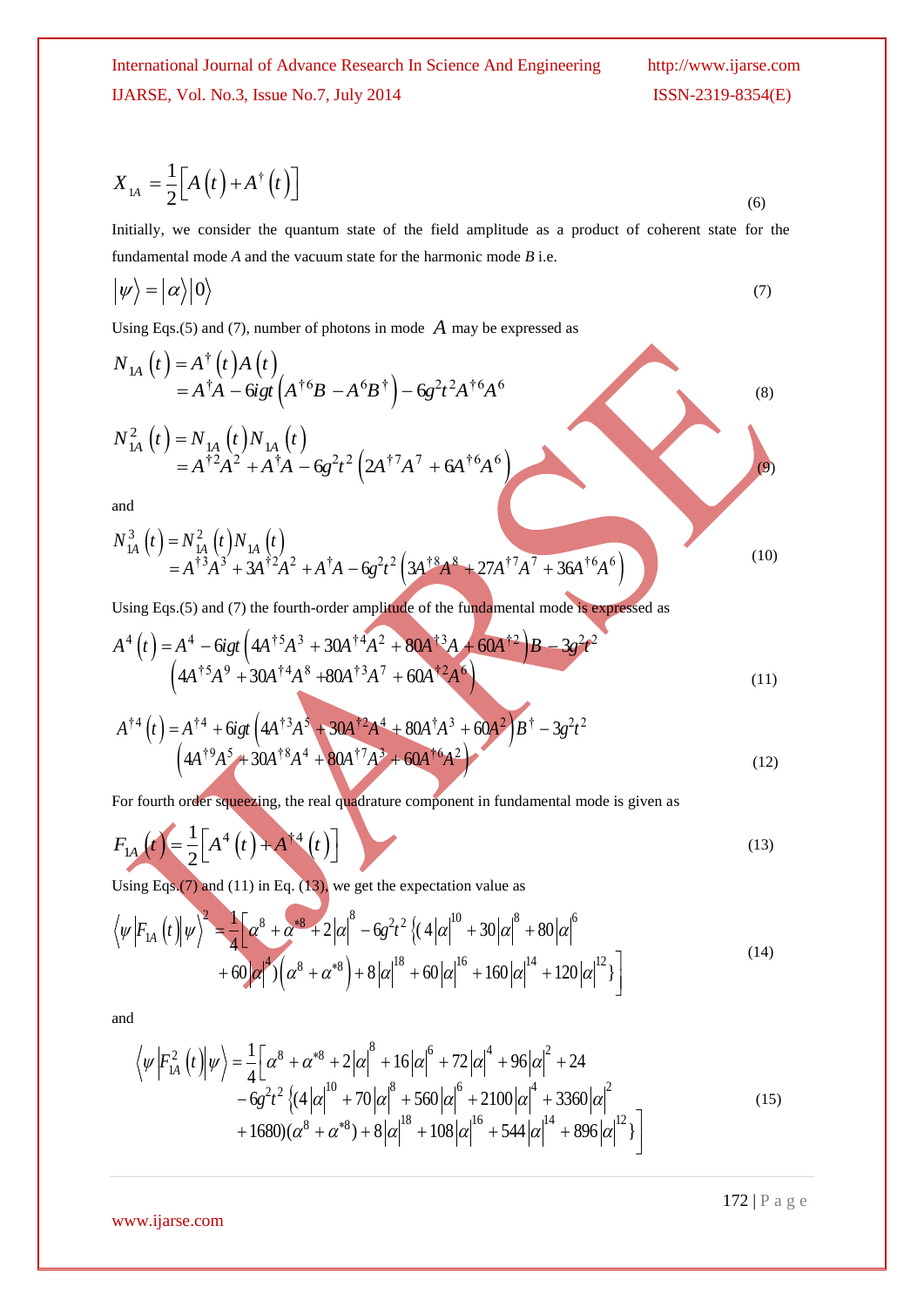Therefore,

Therefore,  
\n
$$
\left[\Delta F_{1A} (t)\right]^2 = \frac{1}{4} \left[16|\alpha|^6 + 72|\alpha|^4 + 96|\alpha|^2 + 24 - 6g^2t^2 \left\{(40|\alpha|^8 + 480|\alpha|^6 + 2040|\alpha|^4 + 3360|\alpha|^4 + 1680)(\alpha^8 + \alpha^{*8}) + 48|\alpha|^16 + 384|\alpha|^14 + 776|\alpha|^12\right\}\right]
$$
\n(16)

Using Eqs.(8) – (10), we get  
\n
$$
\frac{1}{4} \langle 16N_{1A}^{3}(t) + 24N_{1A}^{2}(t) + 56N_{1A}(t) + 24 \rangle
$$
\n
$$
= \frac{1}{4} [16|\alpha|^{6} + 72|\alpha|^{4} + 96|\alpha|^{2} + 24 - 6g^{2}t^{2}(48|\alpha|^{16} + 384|\alpha|^{14} + 776|\alpha|^{12})]
$$

Subtracting Eq. (17) from Eq. (16), we obtain

Subtracting Eq. (17) from Eq. (16), we obtain  
\n
$$
\left[\Delta F_{1A}(t)\right]^2 - \frac{1}{4} \left\langle 16N_{1A}^3(t) + 24N_{1A}^2(t) + 56N_{1A}(t) + 24 \right\rangle
$$
\n
$$
= -120g^2t^2 \left( |\alpha|^{16} + 12|\alpha|^{14} + 51|\alpha|^{12} + 84|\alpha|^{10} + 42|\alpha|^8 \right) \cos 8\theta
$$
\n(18)

The right hand side of Eq. (18) is negative and thus shows the existence of squeezing in the Fourth order of the fundamental mode for which  $\cos 8\theta > 0$ .

## **IV SIGNAL-TO-NOISE RATIO**

Signal to noise ratio is defined as ratio of the magnitude of the signal to the magnitude of the noise. With the approximations  $\theta = 0$  and  $|gt|^2 = 1$ , the maximum signal to noise ratio (in decibels) in higher order of field amplitude, is given below.

Signal-to-noise ratio in fourth order of field amplitude is defined as  
\n
$$
SNR = 20^* \log_{10} \frac{(F_{1A}(t))^2}{[\Delta F_{1A}(t)]^2}
$$
\n(19)

Using Eqs. (14) and (16), SNR in fourth-order squeezing is expressed as  
\n
$$
SNR_4 = 20^* \log_{10} \frac{(2|\alpha|^{\frac{10}{6}} + 15|\alpha|^8 + 40|\alpha|^6 + 30|\alpha|^4)}{(16|\alpha|^8 + 168|\alpha|^6 + 607|\alpha|^4 + 840|\alpha|^2 + 420)}
$$
\n(20)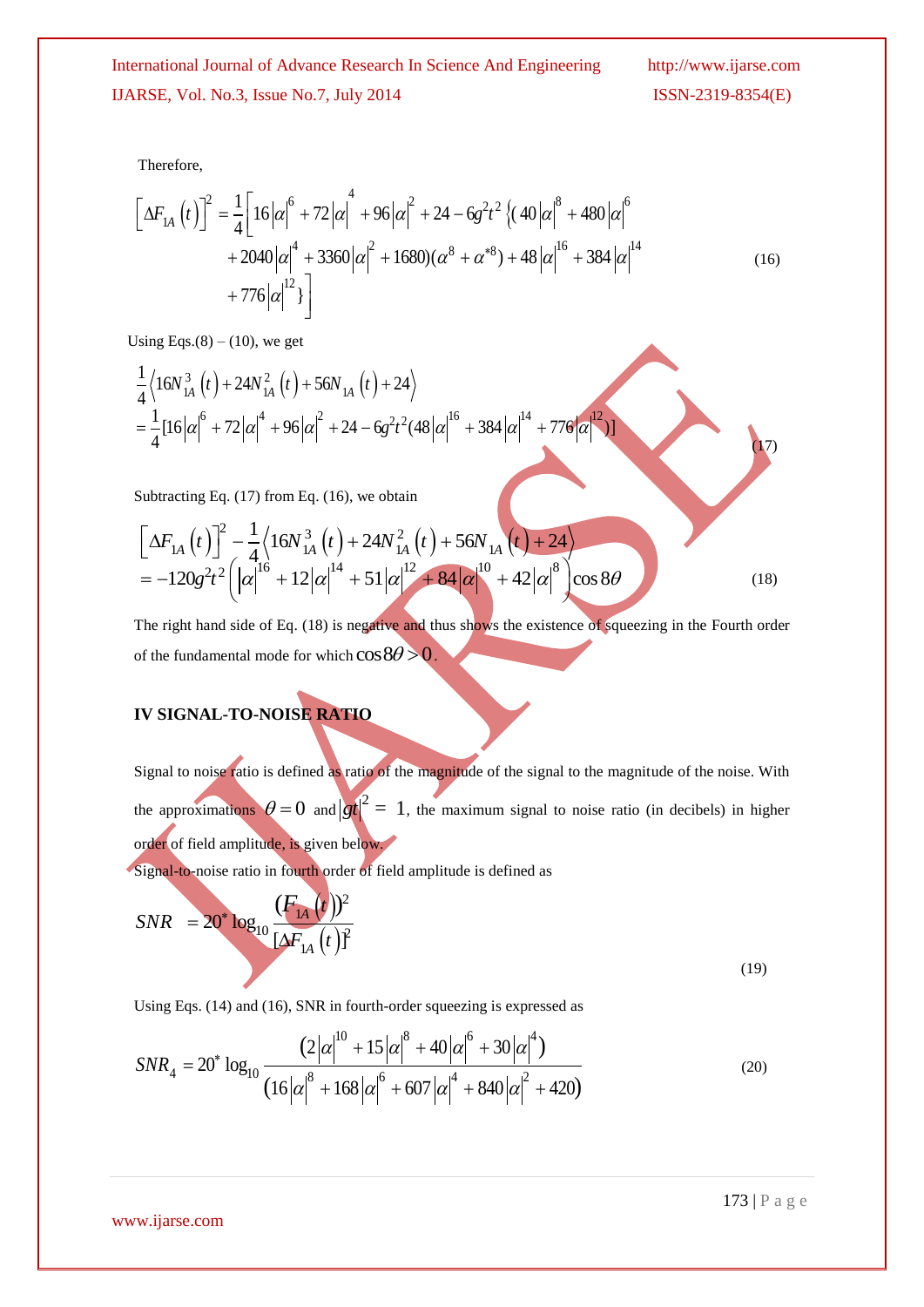## **V RESULTS**

The results show the presence of squeezing in fourth order of field amplitude in sixth harmonic generation. Taking  $|gt|^2 = 10^{-4}$  and  $\theta = 0$  for maximum squeezing, the variations of  $S_F$  is shown in Figure 2. Degree of squeezing is shown as a function of  $|\alpha|^2$ .

It is clear from Figure 2 that the squeezing increases non-linearly with  $|\alpha|^2$ . This confirms that the squeezed states are associated with the photon number in fundamental mode. The variation of SNR in fourth order of field amplitude for a squeezed state with photon number has also been shown in Figure 3.



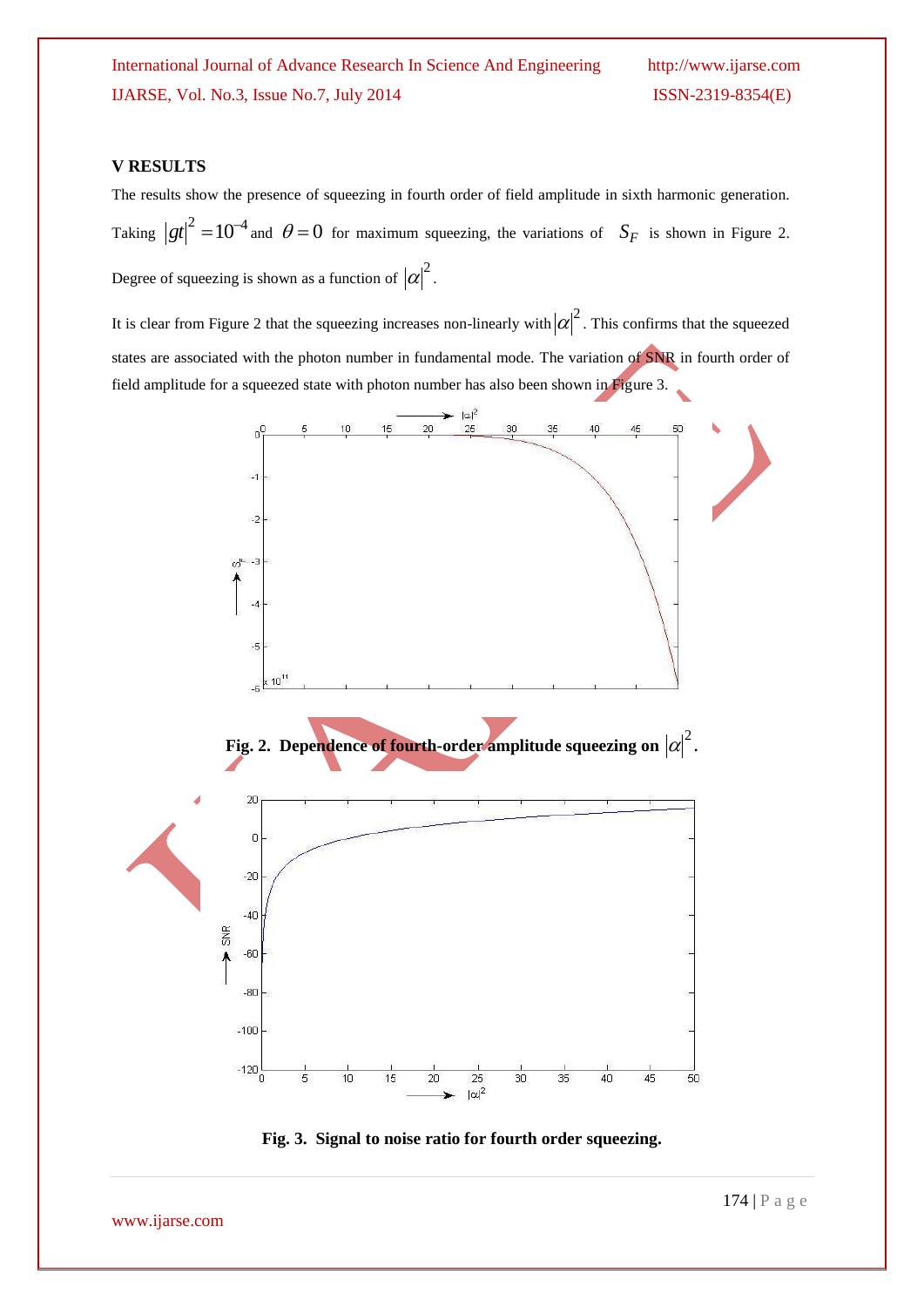## **VI CONCLUSION**

It is shown that the selective phase values of field amplitude of fundamental mode during sixth harmonic generation lead to squeezing up to fourth order. Further, Figures 2-3, show that the degree of squeezing increases with increase in the order of field amplitude of the fundamental mode. This also establishes the fact that processes with higher order non linearity are more suitable for generation of squeezed light which is used in reducing noise in the output of certain non linear processes.

#### **REFERENCES**

- [1] M. Hillery, Squeezing of the square of the field amplitude in second harmonic generation, *Optics Communications,* 62 (2), 1987, 135–138.
- [2] C.K. Hong and L. Mandel, Generation of higher order squeezing of quantum electromagnetic field, *Physical Review A,* 32(2), 1985, 974-982.
- [3] C.K. Hong and L. Mandel, Higher-order squeezing of a quantum field, *Physical Review Letters*, 54(4), 1985, 323- 325.
- [4] S. Rani, J. Lal and N. Singh, Higher order squeezing and photon statistics in fourth harmonic generation, *Optics Communication*, 277, 2007, 427.
- [5] S. Gill, S. Rani and N. Singh, Higher order squeezing in seventh harmonic generation, *International Journal of Physics and Application*, 3(2), (2011, 209-218.
- [6] S. Gill, S. Rani and N. Singh, Squeezing and sub-poissonian effect in eighth harmonic generation, *Journal of Information Systems and Communication* 3, 2012, 80-82.
- [7] M.D. Reid and D.F. Walls, Generation of squeezed states via degenerate four wave mixing, *Physical Review A,* 31, 1985, 1622.
- [8] D.K. Giri and P.S. Gupta, The squeezing of radiation in four-wave mixing processes, *Journal of Optics B: Quantum and Semiclassical Optics*, 6, 2004, 91-96.
- [9] S. Rani, J. Lal and N. Singh, Higher order amplitude squeezing in six wave mixing process*, International Journal of optics,* 2011, 2011, 629605-629614.
- [10] H.Yonezawa, K. Nagashima and A. Furusawa, Generation of squeezed light with a monolithic optical parametric oscillator, *Optics Express*, 18 (19), 2010, 20143-20150.
- [11] A. Verma, N.K. Sharma and A. Pathak, Higher order antibunching in intermediate states, *Physics letters A*, 372(34), 2008, 5542-5551.
- [12] H. Prakash and P. Kumar, Amplitude-squared squeezing in superposed coherent states, *Eur. Phys. J. D*, 46, 2008, 359-363.
- [13] T.M. Duc and J. Noh, Higher-order properties of photon-added coherent states, *Optics Communication*, 281 (2008) 2842-2848.
- [14] D.K. Giri and P.S. Gupta, squeezing effects in the sum and difference of the field amplitude in the Raman process, *Modern Physics Letters B*, 19(25), 2005, 1261-1275.